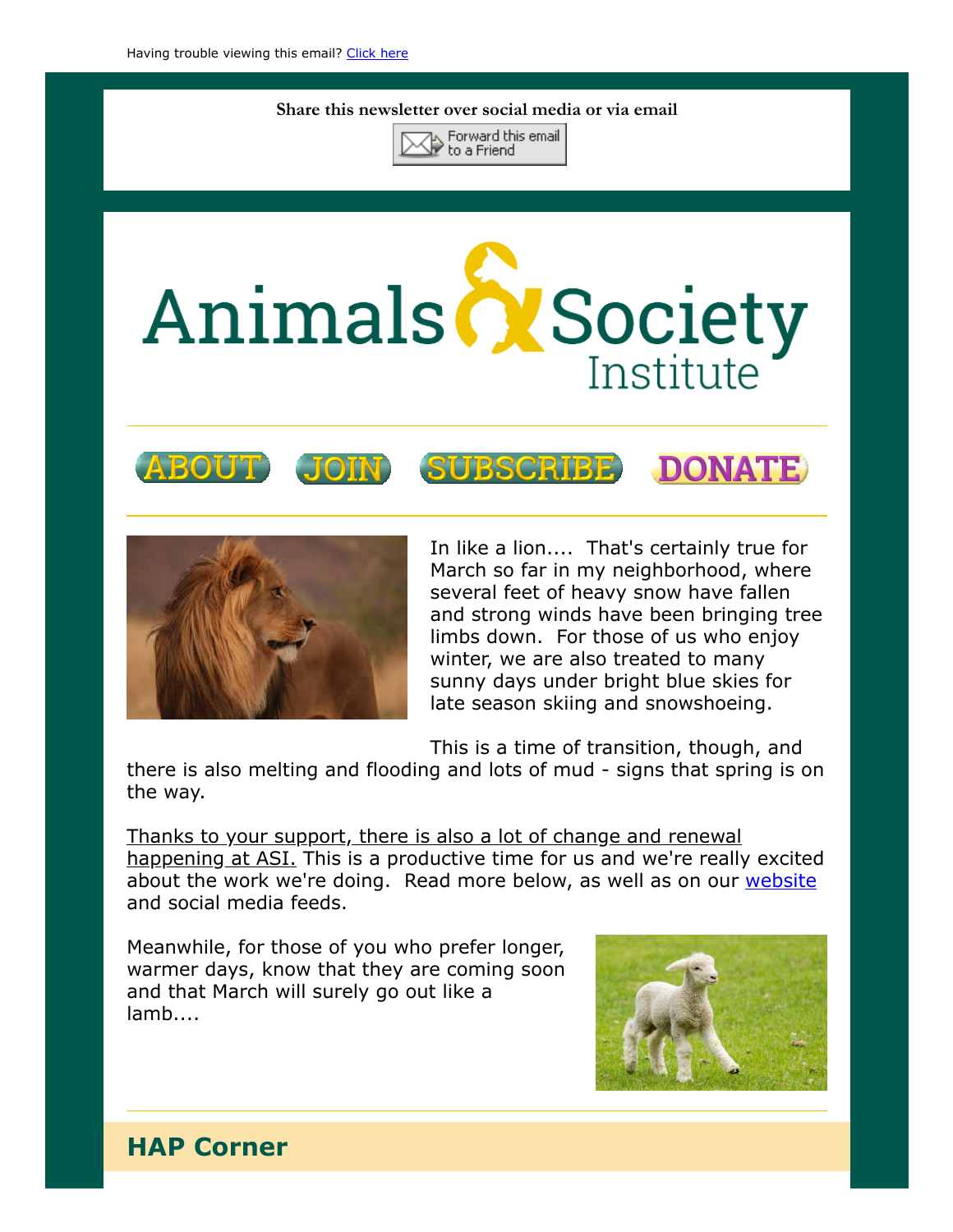We are excited to provide an update on ASI's newest resource, a 16-week group program for misdemeanor animal maltreatment offenders. The program, which addresses a critical gap in sentencing alternatives designed to reduce recidivism, was piloted in Syracuse, NY, this winter with 14 offenders and has received excellent reviews. Feedback from the participants suggests that the program changed both hearts and minds, providing those who participated with new skills and insights that will improve their interaction with animals. When asked what he had gotten out of the program, one participant said, "I learned to be more in tune and aware of being empathetic to animals. We are their voice!" Another said, "Animals are just like humans. They just have different ways of communicating." And yet another explained that the program provided valuable knowledge, "I NOW have the correct tools to use when caring for an animal and different resources to use if I was to get evicted again." Two participants were so moved by their experience that they volunteered to help facilitate the next program cycle, which is slated to begin in May. The program is the first of its kind in the country, and we are working to get it adopted in jurisdictions nationwide and internationally.

#### HAS Corner

Thanks to the generous donors who responded to our Valentine's Giving Grid fundraiser, ASI will be able to offer three scholarships to students who otherwise would not have been able to attend the Summer Institute for Human-Animal Studies at the University of Illinois Center for Advanced Study. Thank you for your investments in the future of the Human-Animal Studies field!

Congratulations to ASI's latest International Development Program partner, the National University of Central Buenos Aires (UNICEN) in Argentina! UNICEN will develop a program of academic seminars and events on Critical Animal Studies, and subsequently create an inter- and trans-disciplinary specialization on Critical Animal Studies.



A new issue of our undergraduate online journal, Sloth, just came out. It includes articles on the meaning of being human vs. animal, the benefits of wolf reintroduction to Yellowstone, the consequences of deforestation and poaching on lions, tigers, and jaguars, and the question of non-human animals in sociology. Read the latest issue of **Sloth** online, where you can also find information about the journal and back issues.

## Volunteer Spotlight

Exciting news! ASI's Board of Directors recently expanded to include two new members; here's an introduction to them.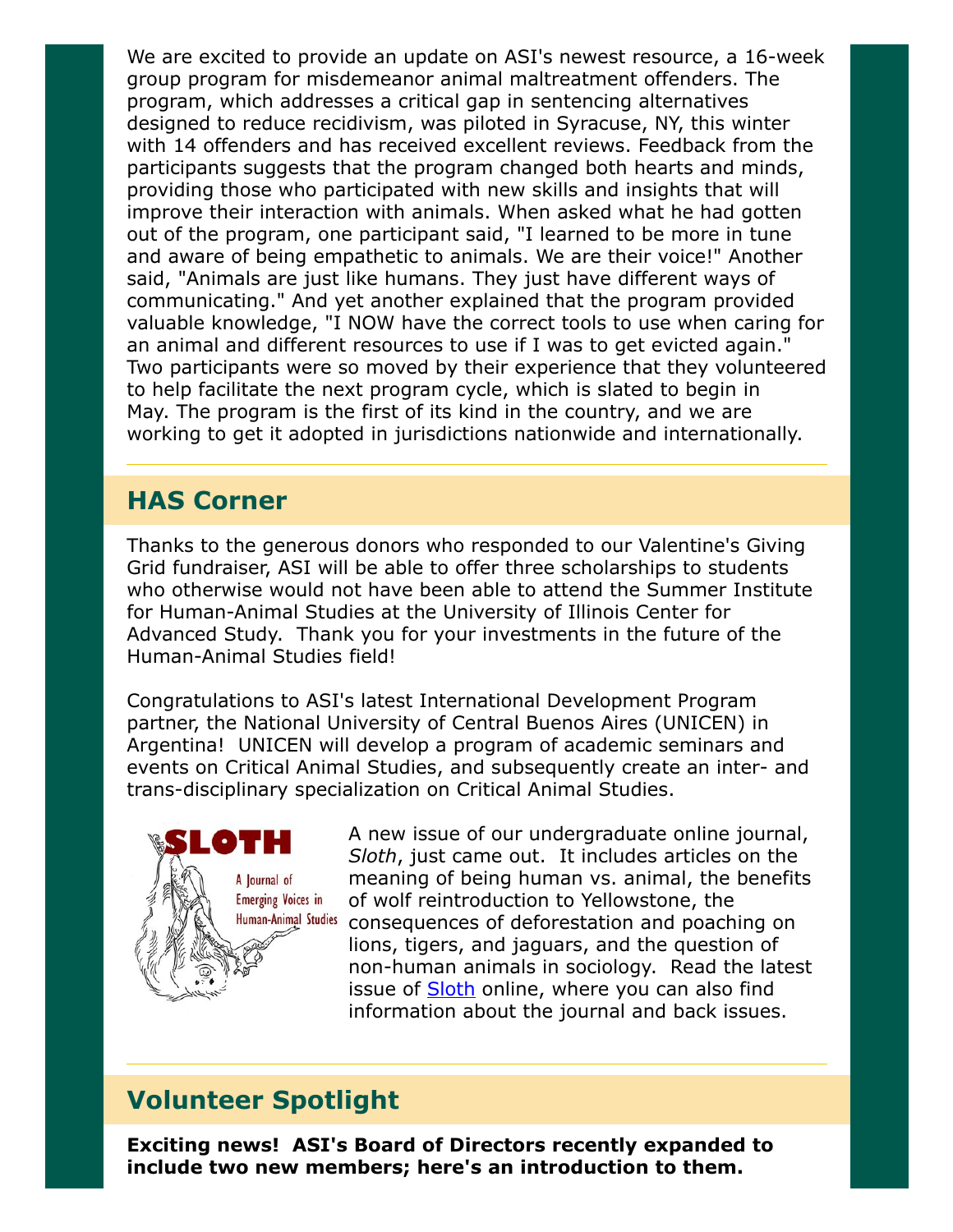Liz Hirky earned a B.A., cum laude, from Barnard College, a Ph.D. in Clinical Health Psychology from Yeshiva University, and a certificate in Interpersonal Psychoanalysis from the William Alanson White Institute. She is a life-long animal lover, rescue and spay/neuter proponent, and currently lives with 3 rescue dogs and 2 rescue cats. Liz supports a wide-range of animal welfare and education efforts, and is an



advocate for plant-based diets. Her volunteer efforts include many years as Board Member and a President of Animal Alliance of NJ.



Elan Abrell received his J.D. from Berkeley Law School at the University of California, and his M.Phil. and Ph.D. in Cultural Anthropology from the Graduate Center of the City University of New York. His dissertation, Saving Animals: Everyday Practices of Care and Rescue in the US Animal Sanctuary Movement, examines how sanctuary caregivers respond to a range of ethical dilemmas and material constraints while attempting to meet the various and sometimes conflicting needs of rescued animals. He is a 2017-18 Farmed Animal Law & Policy Fellow at the Animal Law & Policy Program at Harvard University, where his current research focuses on

cellular agriculture, a new field of agricultural production intended to reduce the negative impacts of animal-based agriculture on animals and the environment. He was an Animals and Society Institute/Wesleyan Animal Studies 2014 Human-Animal Studies Fellow.

#### Welcome, Liz and Elan!



It's spring-cleaning time! If you've got a vehicle that you're ready to get rid of, you can donate it to ASI. You can support our work and clear out your garage or driveway at the same time.